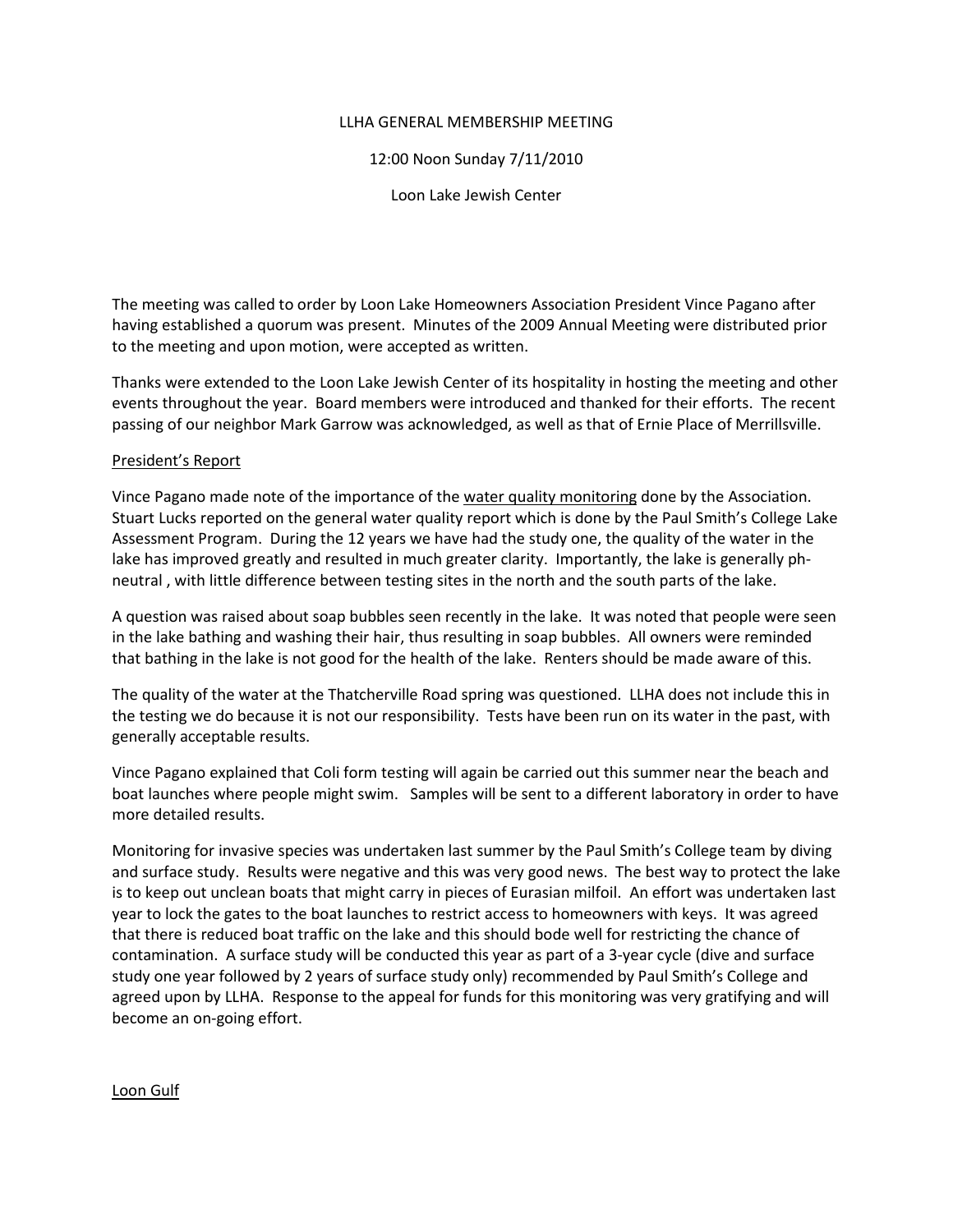Last fall LLHA contacted APA to determine if there were any plans on file relating to the development of lands owned by Loon Gulf Associates. APA provided copies of communications they have had with Loon Gulf relating to a pre-application submittal. Development details were broadly discussed and included housing, a restaurant, a marina, and a sustainable golf course among other things. No specific plans were laid out. This action occurred within the past several years; a further inquiry at the beginning of this summer came back reporting no new contact with Loon Gulf. Art Willman, Supervisor of the Town of Franklin, stated that he believes them to be behind in their taxes for this year and that taxes in the past several years had been paid very late in the year. He will have the Town Tax Collector keep LLHA apprised of any significant changes in Loon Gulf's tax situation.

The idea was raised of sending a letter to Loon Gulf or their management company to present our position on development in the area, emphasizing the "historical" significance of the golf course and our hope that it would only be developed as a golf course or green space. Such a letter could also be sent to a variety of agencies in the north country in order to take the initiative now and be on record. Sam Gewurz offered to review the documents we have obtained to date before going any further.

## Treasurer's Report

In the absence of Jennifer Dalch, Treasurer, Vince Pagano presented the budget for 2010. After a brief discussion, a motion was made to accept the budget as proposed and it passed unanimously.

Beach & Boat Launch - Tom Bartiss asked for volunteers for a work party weeks to do some projects down at the lake. The dock at the boat launch is bent from the ice and should be straightened. One option to avoid having to do this every year is to make it more easily removable in the fall by adding wheels. Another project involves building racks to hold some of the canoes that are now encroaching on the beach. Owners are also encouraged to leave their boats at the boat launch area on Garden Road where the parking is also better.

Election of LLHA Board Members - Tom Bartiss and George Waddy were nominated for membership to the Board; no nominations were forthcoming from the floor. By show of hands, the candidates were elected.

Art Willman, Supervisor Town of Franklin - Newly elected Supervisor Town of Franklin Art Willman gave a concise report on his efforts during his first 6 months in office. The Subdivision Law has been repealed after it was found to be too detailed to be practical and duplicated many existing regulations from other agencies. They are now doing a land inventory of parcels larger than 5 lots and will draft regulations that would be pertinent to subdividing the land. He pointed out that the APA and EPA have jurisdiction with the hamlet of Loon Lake because it is in a watershed and aquifer.

Ed Martin (Kate Mountain Community Recreation Association) spoke about efforts underway to raise funds for 1) a year-round community building at Kate Mountain Park, 2) cross country ski and hiking trails on Kate Mountain (perhaps to be named for Billy Demong), 3) enhance youth program and address the charitable needs in the Town, and 4) enhance recreational programs and playing fields. The next fund raising event will be a town-wide picnic August 21. Vince Pagano stated he would put the question of a contribution to the Association on the September agenda for LLHA.

The discussion then turned to the proposed widening of Garden Road and recent work on Blue Spruce. In summary, owners were notified in a May 26 letter of the need to clear anything pertaining to their property which is in the right-of-way. The Town cited the need to have the road wide enough to comply to safety needs. Right-of-way designations are based on a survey by the Town. The owners have met